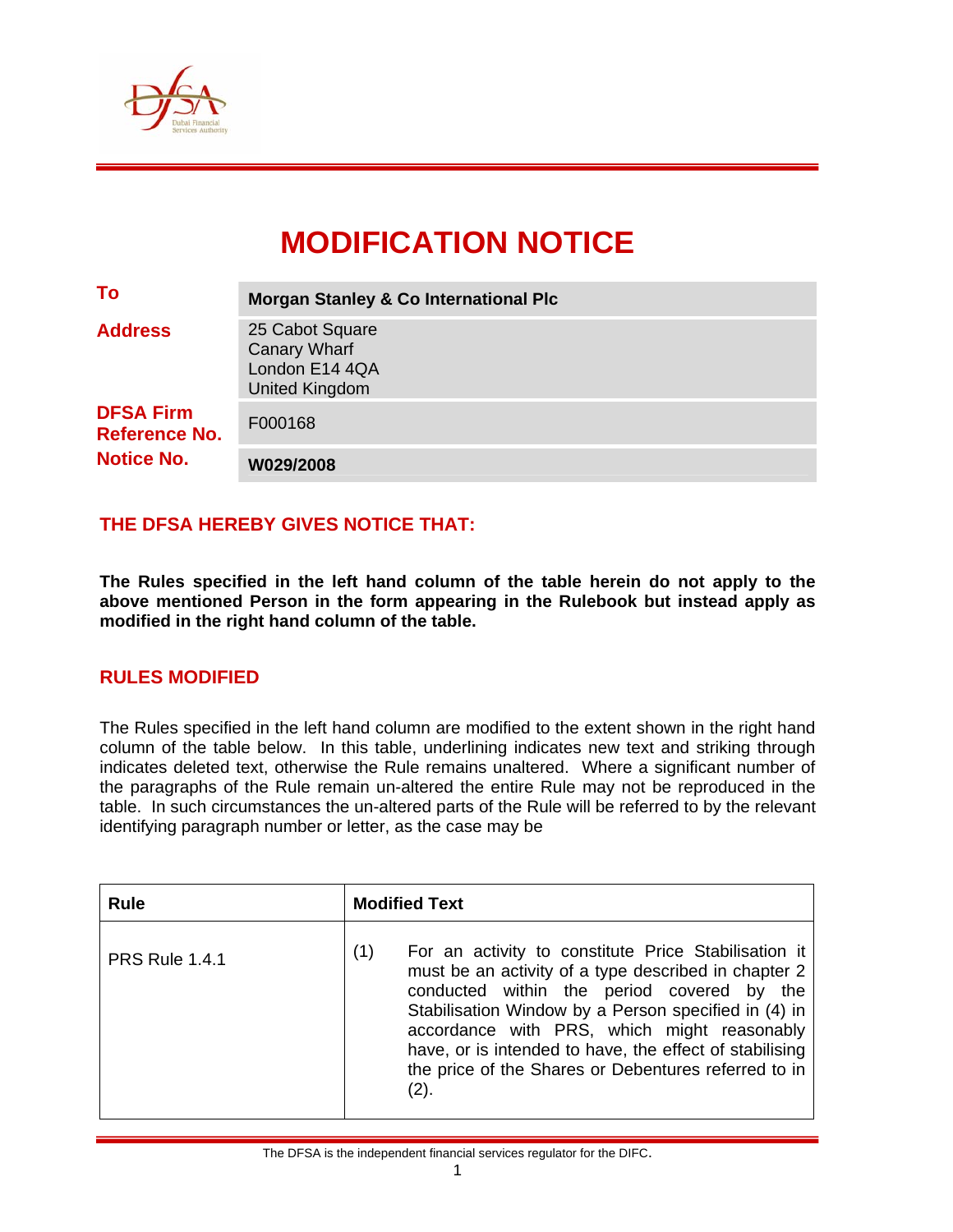

|           | (2) |     | The Shares and Debentures referred to in (1) are<br><b>Shares or Debentures:</b>                                                                                                                                                                                                                                                                                                                                                                                                     |
|-----------|-----|-----|--------------------------------------------------------------------------------------------------------------------------------------------------------------------------------------------------------------------------------------------------------------------------------------------------------------------------------------------------------------------------------------------------------------------------------------------------------------------------------------|
|           |     | (a) | which are publicly Offered in or from the<br>DIFC for the first time by way of an<br>Prospectus Offer, that<br><b>Shares</b><br>is,<br>or<br>Debentures which are the subject of an initial<br>public offer or of an additional public offer of<br>further Shares or Debentures to rank<br>alongside those already in issue;                                                                                                                                                         |
|           |     | (b) | in respect of which the total cost of the<br>Shares or Debentures subject to the Offer at<br>the Offer Price is at least \$10,000,000; and                                                                                                                                                                                                                                                                                                                                           |
|           |     | (c) | which have been admitted to trading, or are<br>the subject of an application for admission to<br>trading, on an Authorised Market Institution.                                                                                                                                                                                                                                                                                                                                       |
|           | (3) |     | The period covered by the Stabilisation Window is<br>the period beginning on the date on which the<br>Shares or Debentures have been admitted to<br>trading Offer Price is made public and ending on<br>the earlier of:                                                                                                                                                                                                                                                              |
|           |     | (a) | the 30 <sup>th</sup> calendar day after the <b>Shares or</b><br>Debentures have been admitted to trading<br>closing date of acceptances for the Offer; or                                                                                                                                                                                                                                                                                                                            |
|           |     | (b) | the 60th calendar day after the date of<br>allotment on which amounts of the Share are<br>allotted to subscribers, including the date of<br>initial allotments.                                                                                                                                                                                                                                                                                                                      |
|           | (4) |     | The Person conducting the activities mentioned in<br>(1) must be the Stabilisation Manager or any of his<br><b>Stabilisation Agents.</b>                                                                                                                                                                                                                                                                                                                                             |
| PRS 6.1.1 | (1) |     | This chapter applies to a Person who, during the<br>period covered<br>by the Stabilisation Window,<br>engages in any activity, in relation to a dual-listed<br>Share or Debenture, which has been admitted to<br>trading, or which is the subject of an application for<br>admission to trading, on an Authorised Market<br>Institution in the DIFC and on an exchange located<br>outside the DIFC, where that activity might<br>reasonably have, or be intended to have, the effect |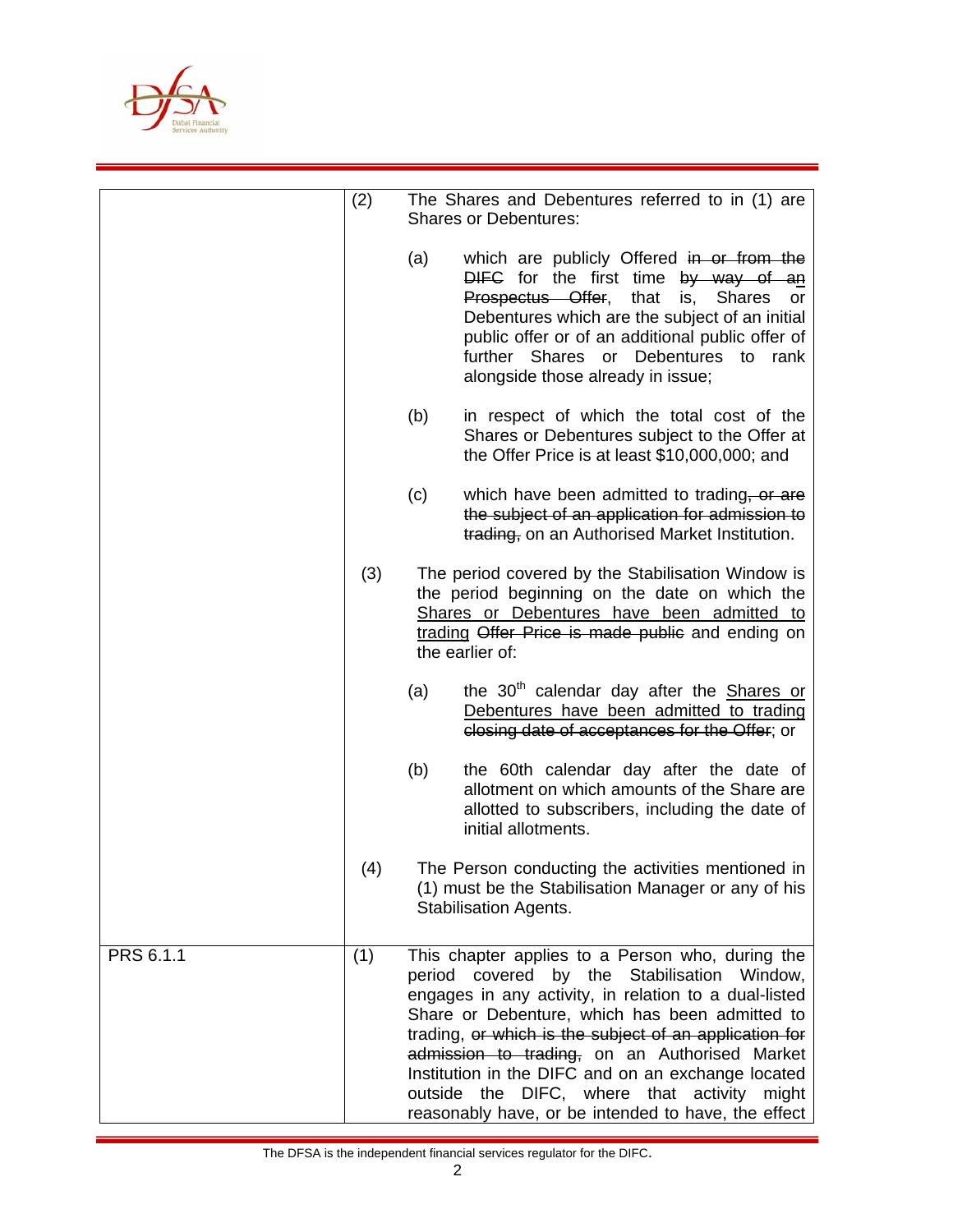

|     |                                                                                  | of stabilising the price of the Share or Debenture.                                                                                                                                                                                                                                                                                                                   |
|-----|----------------------------------------------------------------------------------|-----------------------------------------------------------------------------------------------------------------------------------------------------------------------------------------------------------------------------------------------------------------------------------------------------------------------------------------------------------------------|
| (2) | The Shares and Debentures referred to in (1) are<br><b>Shares or Debentures:</b> |                                                                                                                                                                                                                                                                                                                                                                       |
|     | (a)                                                                              | which are publicly Offered in or from the<br>DIFC for the first time by way of an<br><b>Prospectus Offer, that is, Shares or</b><br>Debentures which are the subject of an initial<br>public offer or of an additional public offer of<br>further Shares or Debentures to rank<br>alongside those already in issue; and                                               |
|     | (b)                                                                              | in respect of which the total cost of the<br>Shares or Debentures subject to the Offer at<br>the Offer Price is at least \$10,000,000.                                                                                                                                                                                                                                |
| (3) |                                                                                  | For the purposes of (1), a "dual listed Share or<br>Debenture" includes a Share, or Debenture or a<br>Certificate over that Share or Debenture which is<br>the subject of an application to have the Share. or<br>Debenture or a Certificate over that Share or<br>Debenture admitted to an Official List of Securities<br>or its equivalent in another jurisdiction. |

### **CONDITIONS**

None.

### **EFFECTIVE DATE**

This notice comes into effect on the date on which the Shares to be issued by Depa Limited ("Shares") are admitted to the Official List of the Dubai International Financial Exchange Limited ("DIFX") and expires on the date on which the stabilisation programme in respect of the Shares the DIFX ends.